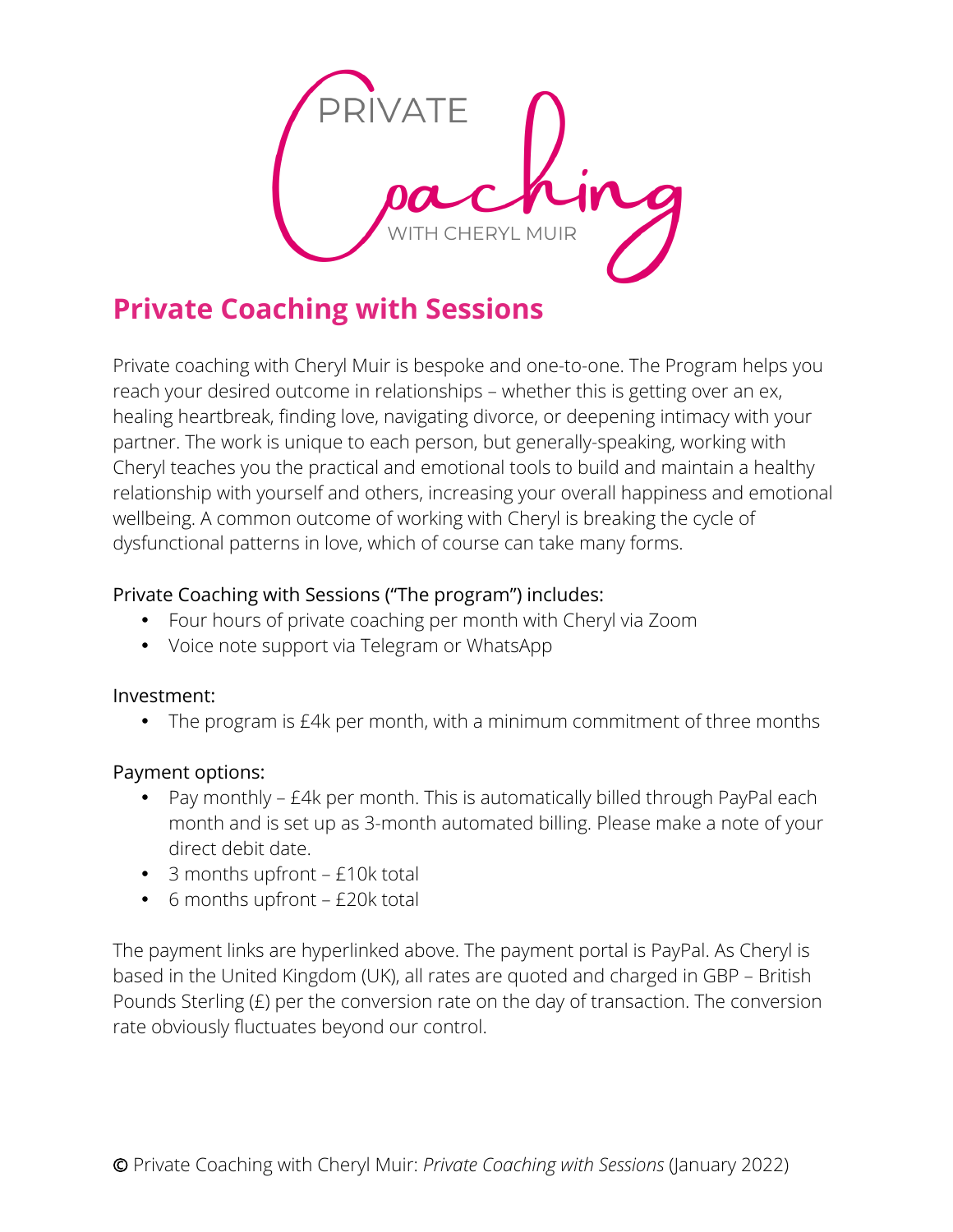

Once you have made your first payment, go ahead and book in our first session:

- 30-minute session
- 60-minute session
- 90-minute session

# *The Small Print*

By enrolling in Private Coaching with Cheryl, you agree to the terms of this agreement.

## What's Included:

- Four hours of private coaching per month with Cheryl via Zoom. You will have access to Cheryl's calendar and book in your sessions when you need them. You have the ability to use the four hours as you choose – booking in 30-, 60- or 90 minute sessions. Most clients start with a 90-minute session so we can talk about your outcomes and patterns in depth and make a lot of progress at the beginning. Some clients then book 60- and 30-minute follow-ups when they need it. Others enjoy having regular, scheduled 60-minute sessions at the same time each week. Pick what works for you, to a total of four hours per month.
- The four hours monthly is use-it-or-lose-it we don't roll over time into the following month.
- You have the option to have sessions recorded and receive an audio file of the session afterwards. This isn't mandatory, and would only be done with your consent. Before any closed-eye process, Cheryl will ask if you would like that particular section recorded. You then keep the audio of your bespoke guided meditation which becomes part of your toolkit to return to when needed.
- Voice note support once you've enrolled, you receive access to Cheryl's personal mobile number via Telegram or WhatsApp. Cheryl will set this up for you on your first day of the program. The first day of the program is the day of your first session.
- You will reach out to Cheryl when you need support. If we don't hear from you, Cheryl reaches out twice a week to check in – unless you specifically state you don't want this. You can contact Cheryl at any time, and Cheryl will respond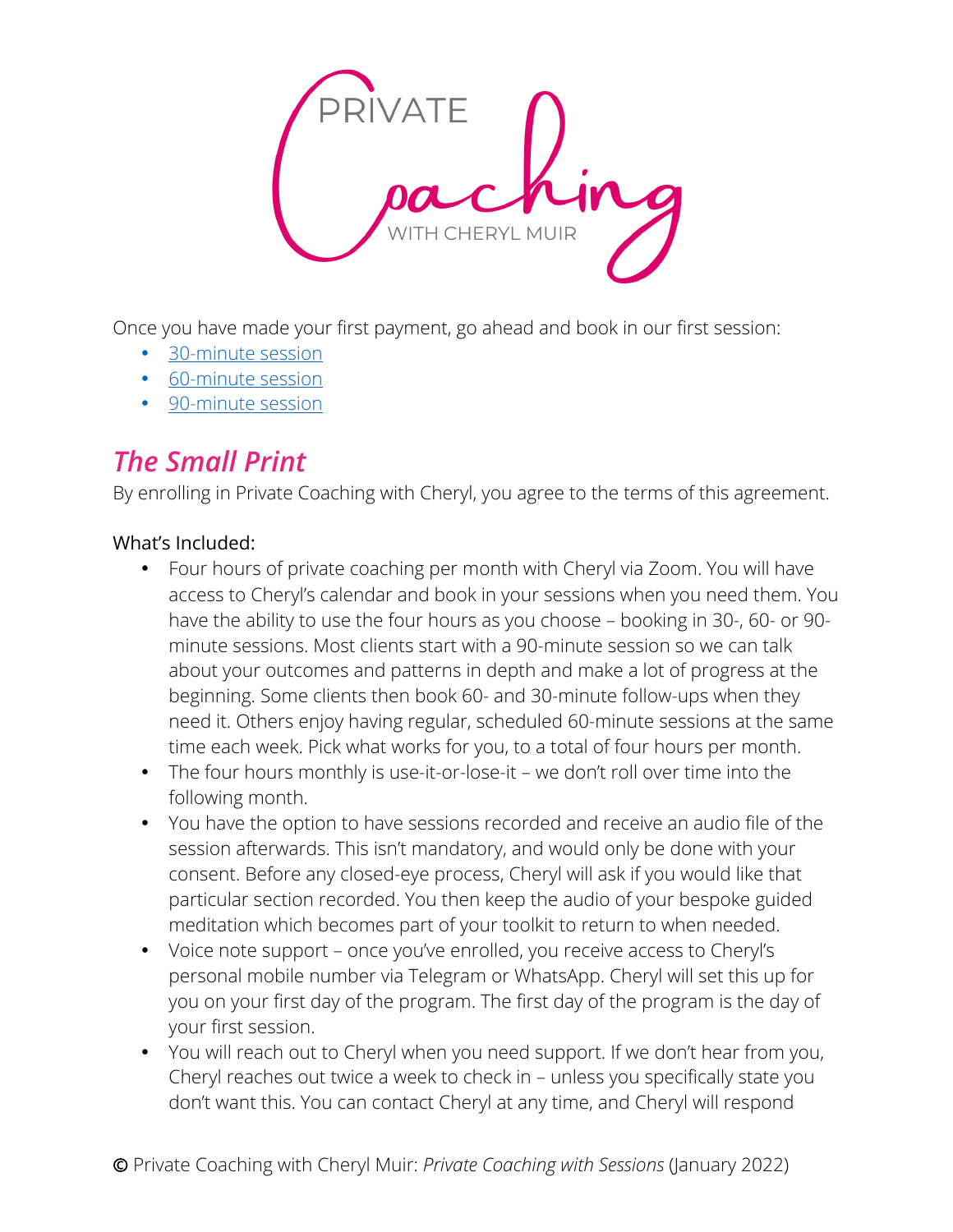

between 8am and 6pm Monday to Fridays (UK time zone), responding up to twice per day. Responses will be personal and bespoke, offering powerful questions, reflections and reframes, journaling prompts, action steps and specific practices and processes. Cheryl responds via text or via voice note. Sometimes Cheryl creates a guided meditation process specifically for you.

• Any downtime, including vacations, will be communicated clearly and in advance – you will be given the option to pause your work if Cheryl is away.

#### Sessions:

- When booking sessions, you agree to the Booking Policy: "By booking this session, I agree to attend the session at the agreed date and time. If I need to reschedule, I'll give more than 24 hours' notice. If I cancel/reschedule the session within 24 hours, or if I do not attend the session, I understand the session will be forfeited."
- This isn't an arbitrary rule: Cheryl carves out time before, during and after the session. This time is saved solely for you. Cancelling within 24 hours impacts Cheryl's time, and also means we can't book another client during that slot. This is why no-shows or cancellations within 24 hours result in a forfeited session.
- Exceptions include genuine emergencies. This is at our sole discretion.
- No-shows and cancellations are extremely rare. We place this footnote here to maintain this.

### Results:

- Cheryl's clients experience incredible results because they are devoted to the inner work. They are proactive about asking for support, and they take massive responsibility for their life and their results.
- The people who don't flourish are the ones who want to be saved, fixed or rescued, who don't ask for help, or who struggle to feel their emotions and who are more committed to talking about the past than taking the practical actions to move forward.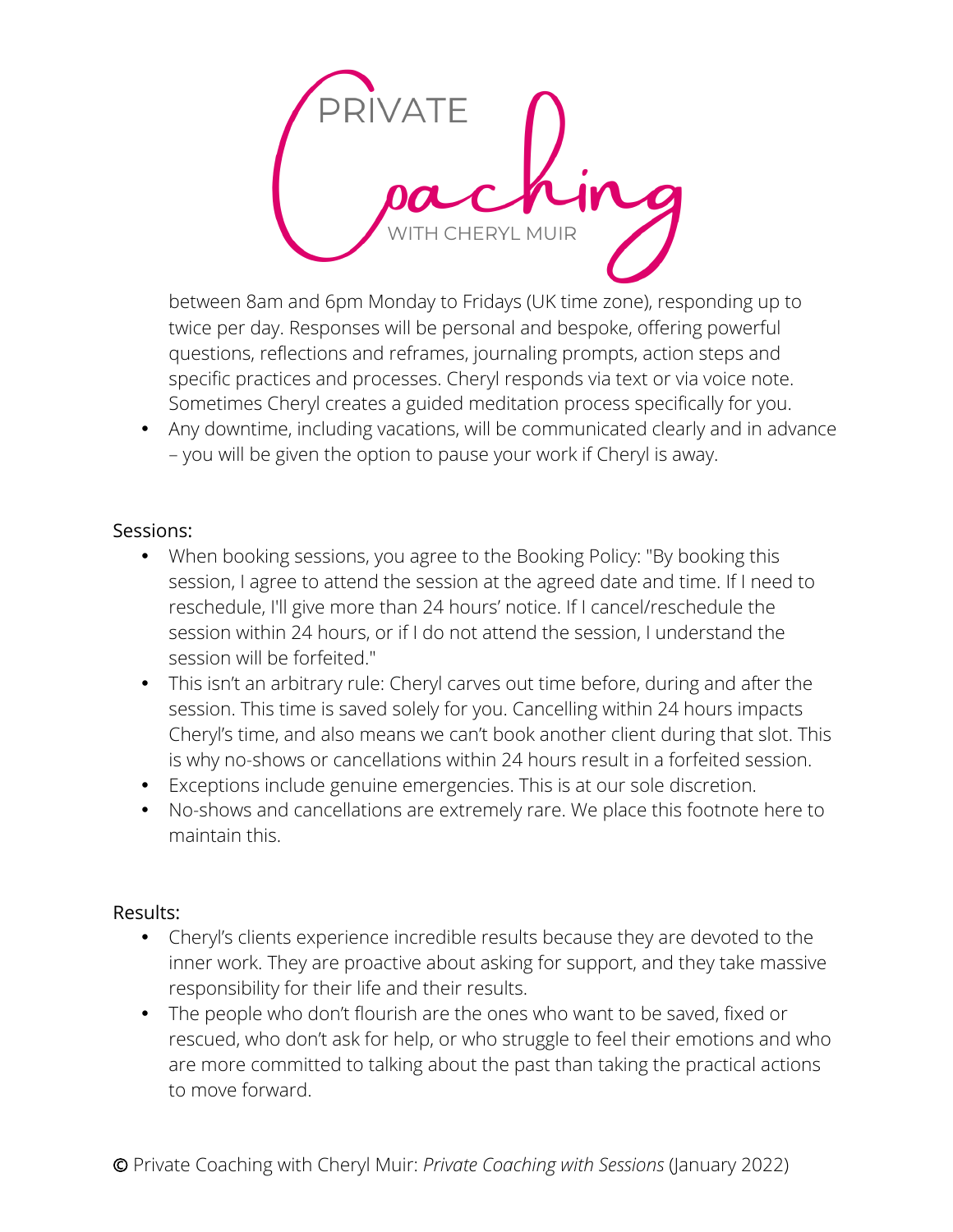

- Cheryl is an exceptional coach and relationship expert. However, she is not a genie. Hiring Cheryl is not a magic pill. Your work, devotion and dedication is required. Cheryl guides you, but cannot do the emotional heavy lifting for you.
- The video testimonials on Cheryl's website and YouTube channel are from real, genuine clients. (watch them here and here) These clients experienced lifechanging results from coaching with Cheryl.
- However, we cannot give you a cast-iron guarantee of your results or say with absolutely certainty what will change for you because there are too many variables beyond our control.
- We will deliver the program as agreed. Respectfully, your results are your responsibility.

### Mental Health Declaration:

By enrolling in the program, you agree that you are mentally fit and well with no preexisting active mental health conditions that would prevent you from participating in the program. By enrolling you agree that you have no active traumas. You've received therapy & counselling from a qualified professional and any past traumas have been handled. You understand coaching is not therapy or counselling, though there are overlaps in the disciplines.

### Termination:

- The program has a minimum commitment of three months. This gives you the time and space to meet your goals in relationships, love and dating.
- Once you have enrolled by paying your first payment you are committed to the full three months. This applies whether you have paid in full or you are paying monthly.
- Two weeks before the end of the first three months, Cheryl will ask if you want to continue. You may choose to continue, or choose to complete after three months.

•